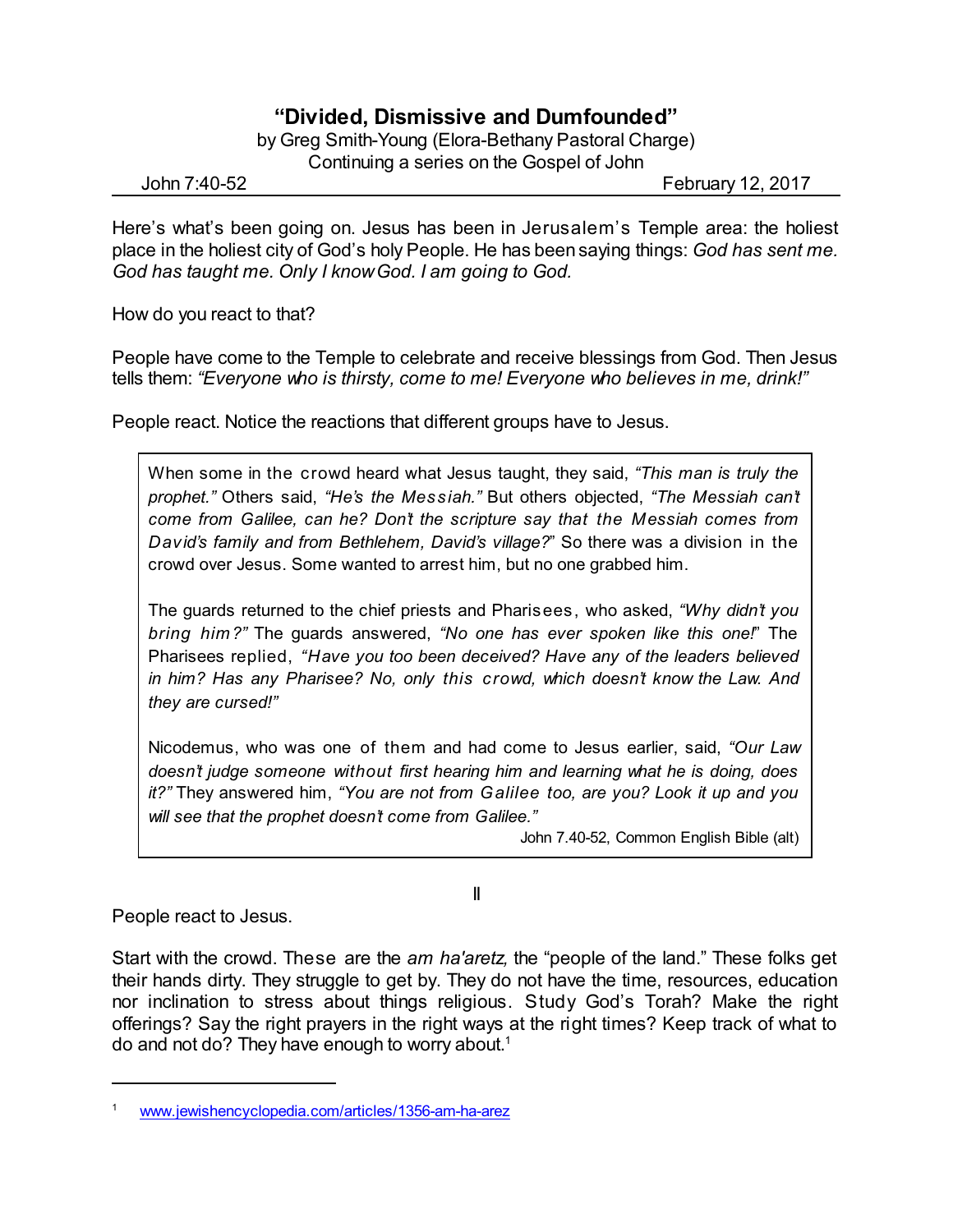In our terms, think "high school dropout." Think "dead-end job." Think "redneck." Think "baby mama," different kids with different daddies. Hard-working, but getting nowhere. Hard-partying, because what else is there? (By the way, these are the sort Jesus seems especially comfortable with, and they with him.)

They watch and hear Jesus, and they are astonished. His actions amaze them. His speaking stirs them.

*"He's the prophet!"* some say. Way back, Moses said God would send another prophet like him. Moses made food come from heaven for ordinary people like them. Starting with next to nothing, didn't Jesus just feed a crowd of thousands? Moses caused water to rush from a rock to quench thirsty people like them. Hasn't Jesus just promised living water, refreshment forever? 2 *"He's the prophet like Moses!"*

*"Naw!"* others say. *"He's the Messiah!*" Not a new Moses, Jesus is the new David, God's promised ruler and champion for God's People. We need someone to stand up for us. The Romans crush us. Our leaders betray us. Our clergy use us. The Messiah will save us.

*"But what about Bethlehem?"* We know Jesus is from Nazareth, way up north in Galilee. Don't the Scriptures say the Messiah will come from David's town, Bethlehem? That's just down the road, nowhere near Nazareth!<sup>3</sup> (You get the irony. We know Jesus was born in Bethlehem, but they don't. The Gospel-teller just lets the irony sit there. He lets their words unknowingly point to Jesus: he is the Messiah, and Moses' prophet!) 4

The crowd splits into arguments.

III

People react to Jesus. The crowd divides. Then there are the cops. That's sort of what they are. The Roman Empire's army is around, but the local authorities use their own law enforcement network. Some are investigators and informants. Others are beat-cops and

<sup>&</sup>lt;sup>2</sup> F. F. Bruce cites a XX-century rabbi, who said: "As the first redeemer caused manna to descend  $\dots$  so will the last redeemer cause manna to descend. As the first redeemer caused the well to gush forth, so will the last redeemer bring up water." *Ecclesiastes Rabba*, quoted in F. F. Bruce, The Gospel and Epiistles of John (Grand Rapids: Eerdmans 1983), 183.

<sup>&</sup>lt;sup>3</sup> Earlier in chapter 7, some claim that the Messiah will emerge from mysterious origins. There were many competing expectations about the messiah's identity and arrival. See Raymond E. Brown, The Gospel According to John (I-XII) (New York: Doubleday, 1966), 330.

<sup>&</sup>lt;sup>4</sup> The Gospel of John includes no birth narrative, leading some scholars to maintain that the writer knew nothing of Jesus' origins. With other scholars, I think that the writer did know about the traditions in the Gosplels of Matthew and Luke, and assumed his readers would know. The objections to Jesus related to his birthplace and (in chapter 8) his parentage become ironic, for the objectors are unwittingly confirming Jesus' credentials. John does not dwell on this, however; this is the only mention of Davidic origins and Bethlehem in the Gospel. It's greater concern is Jesus' divine origins. Frederick Dale Bruner, The Gospel of John, A Commentary (Grand Rapids: Eerdmans, 2012), 498f.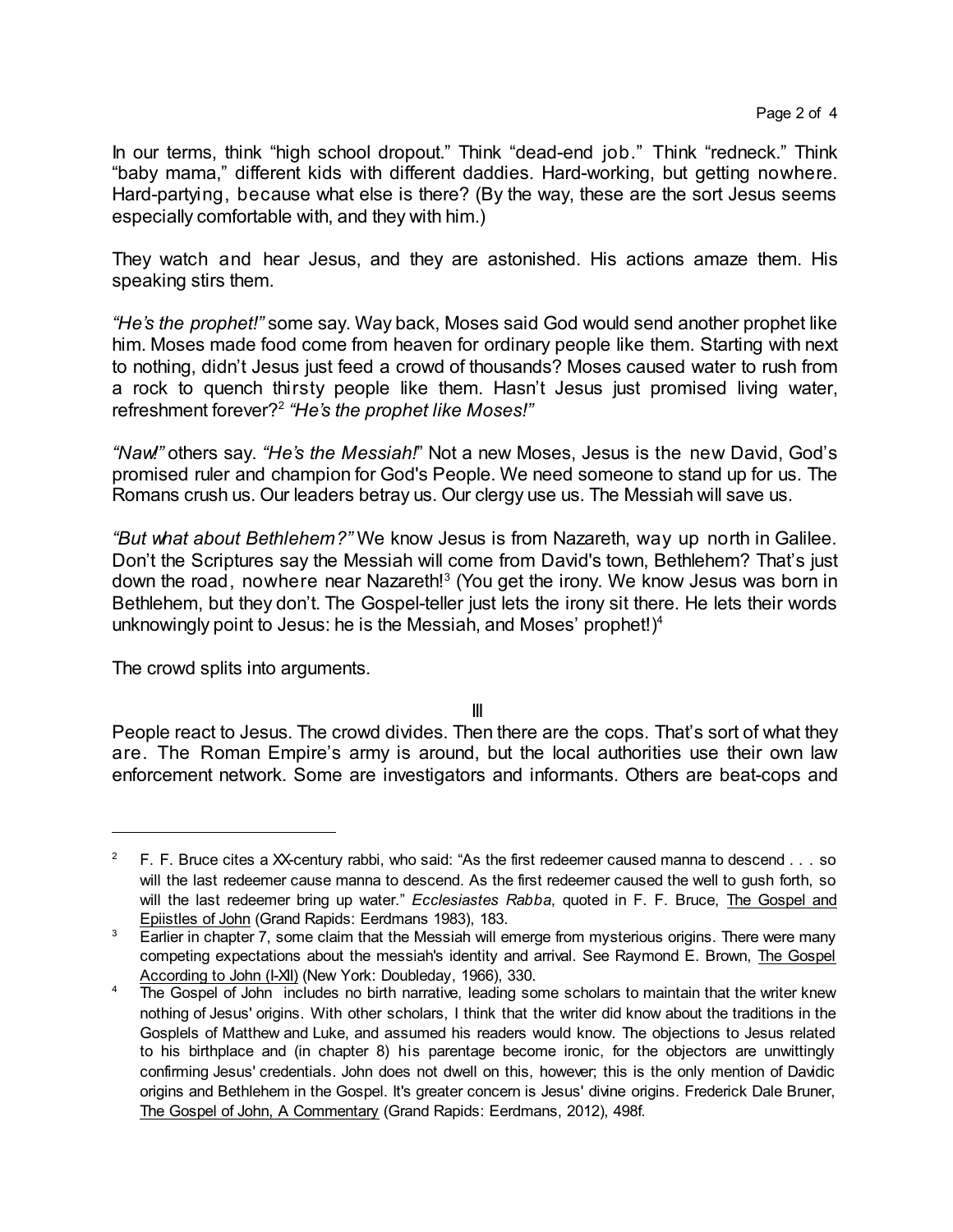the riot squad.<sup>5</sup> They keep order in the Temple and around it.

They had a warrant to arrest Jesus.<sup>6</sup> But they come back empty-handed. Which is a headscratcher. Jesus has no armed force backing him up, no visible protection. Yet something kept them from laying a hand on him. Instead, they come back marvelling about Jesus: *"Has anyone spoken like him before?"* They are astonished and perplexed.

IV

People react to Jesus. The crowd divides. The cops are dumbfounded. This riles their superiors even more.

It's a strange coalition. We've got the chief priests and those around them. They are the aristocrats, from the few families that run things. Called the *Seduqim*, or Sadducees, they run the Temple and make the sacrifices. They run the government, collect taxes, preside over the courts, and try to smooth things over with the Romans (not easy!).<sup>7</sup> They are all about stability and protecting their privilege. (It reminds me of back when Ontario was called "Upper Canada," and the "Family Compact" ran everything.) $^8$ 

But we also have the Pharisees. While the Sadducees have the most power, the Pharisees have the most influence among the people. For the most part they are not priests. They are not the elite. Pharisees are committed to faithfulness, living God's Law in their daily lives. If everyone does that, society will change, and God will bless Israel again. Pharisees are grassroots, often respected. (They remind me of the old Methodist circuit-riding preachers.) However, living faithfully and calling out others when they don't can make you at least seem legalistic, intolerant and hypocritical. So the crowd switched hot or cold about the Pharisees.<sup>9</sup>

Here's the thing. Pharisees and Sadducees don't get along. They compete for power and influence. They feud over matters both theological and political. Yet here they are together. It's Hilary and Donald sharing a slow dance. It's Habs fans and Senators fans realizing they agree on something . . . the Leafs!

They are a coalition because they agree about Jesus. They are convinced he is deceiving the crowd . . . which they discount as so ignorant and ungodly. They are shocked that Jesus has made fools of their police force. Even Nicodemus, one of their own, has gone soft on Jesus. (They don't know that Nicodemus has already been investigating Jesus, and likes what he has been seeing. $^{10})$ 

<sup>5</sup> The Greek term used here, *hupéretés*, means servant or attendant. It is someone who acts under orders. <http://biblehub.com/greek/5257.htm>

 $\frac{6}{7}$  John 7:32.

<https://en.wikipedia.org/wiki/Sadducees>

<sup>&</sup>lt;sup>8</sup> [https://en.wikipedia.org/wiki/Family\\_Compact](https://en.wikipedia.org/wiki/Family_Compact)

Thomas R. Yoder Neufeld, Recovering Jesus: The Witness of the New Testament (Grand Rapids: Brazos, 2007), 90ff.

 $10$  John 3:1-21.